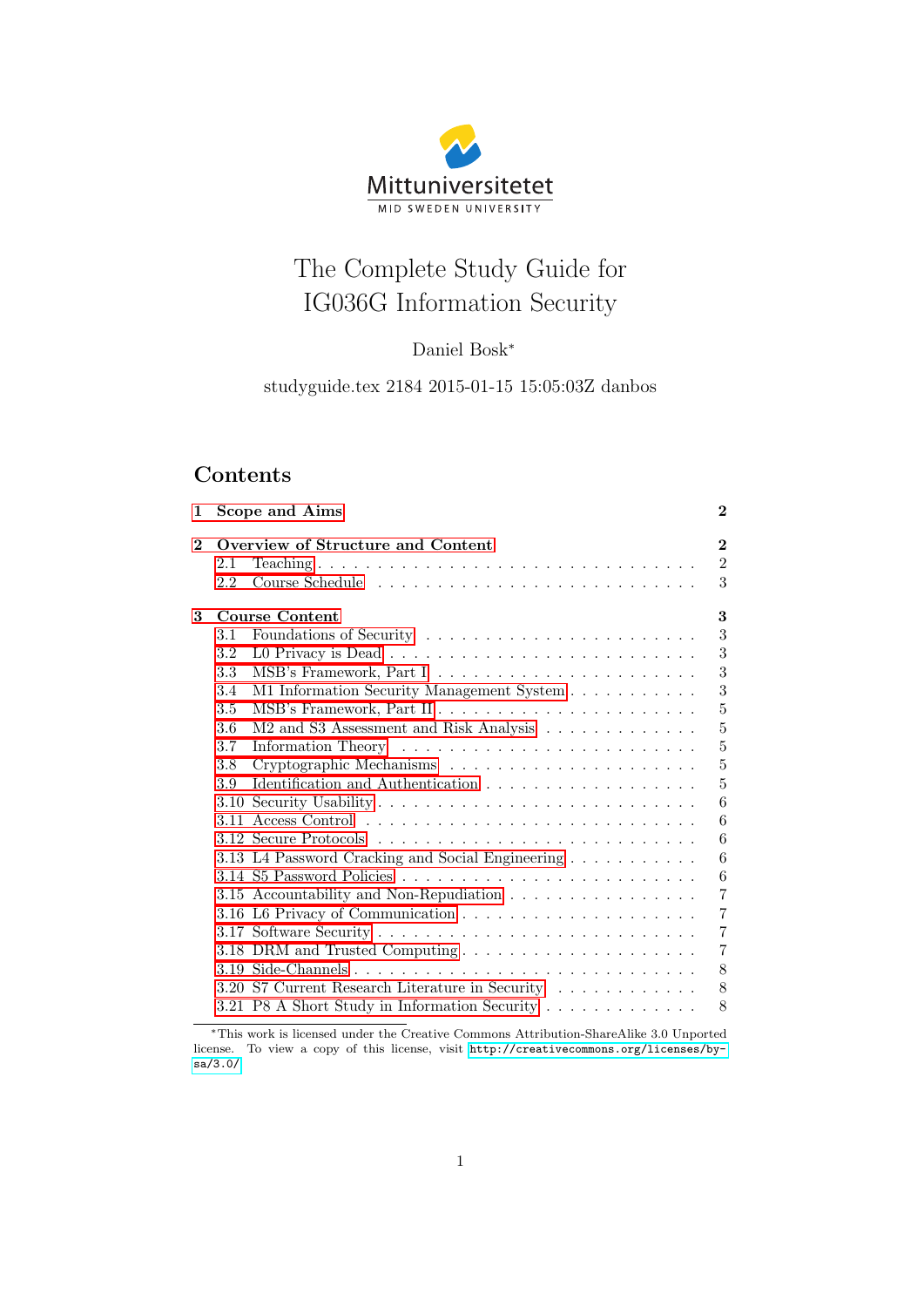| 4 Examination |                                                                                 |  |  |  |  |  |
|---------------|---------------------------------------------------------------------------------|--|--|--|--|--|
|               |                                                                                 |  |  |  |  |  |
|               | 4.2 "What if I'm not done in time?" $\ldots \ldots \ldots \ldots \ldots \ldots$ |  |  |  |  |  |

# <span id="page-1-0"></span>1 Scope and Aims

The course treats information security from a user, organisation and technological perspective. The first part of the course concerns security on a strategic level, i.e. working with security in general within an organisation. The second part of the course focuses on the operative parts, i.e. security mechanisms and principles for design of secure systems. In full, the course aims at giving you an understanding for threats to security and how to work to protect against these.

A more concrete summary of the course achievements are the following, after completing the course you should be able to:

- Explain basic concepts and models in information security.
- Analyse threats and possible protection mechanisms.
- Apply the Swedish Civil Contingency Agency's Framework for Information Security Management Systems to analyse, assess and improve the information security in an organisation.
- Review and be able to use the results of a research paper in information security.

# <span id="page-1-1"></span>2 Overview of Structure and Content

The first part of the course, the one covering information security on a strategic level, concerns organisational management systems for information security; how to implement these and how to continuously run them in an organisation. The main material used for this part [\[1–](#page-9-0)[19\]](#page-11-0) is produced by the Swedish Civil Contingencies Agency (MSB) and is based on the ISO 27000 standard documents.

The second part of the course will focus on the content of Anderson's book Security Engineering [\[20\]](#page-11-1) and Gollmann's book Computer Security [\[21\]](#page-11-2). The focus here is on actual attacks, security mechanisms, and how to use these in secure protocols. There are also some additional material for this part of the course, e.g. research papers [\[22](#page-11-3)[–26\]](#page-11-4) and some other material [\[27,](#page-11-5) [28\]](#page-11-6). In addition to these there will also be some news articles [\[29–](#page-11-7)[35\]](#page-12-0) which has documented some of the major security incidents during the past few years. MSB has the website CERT-SE [\[36\]](#page-12-1) which has some interesting references and security news, e.g. virus epidemics in Sweden.

#### <span id="page-1-2"></span>2.1 Teaching

The course is taught using lectures, individual laboratory assignments, seminars, and finally a project. You can find a more detailed timetable, containing lab sessions etc., in the following section. All assignments are numbered consecutively prefixed with an "L" for laboratory assignments, "S" for a seminar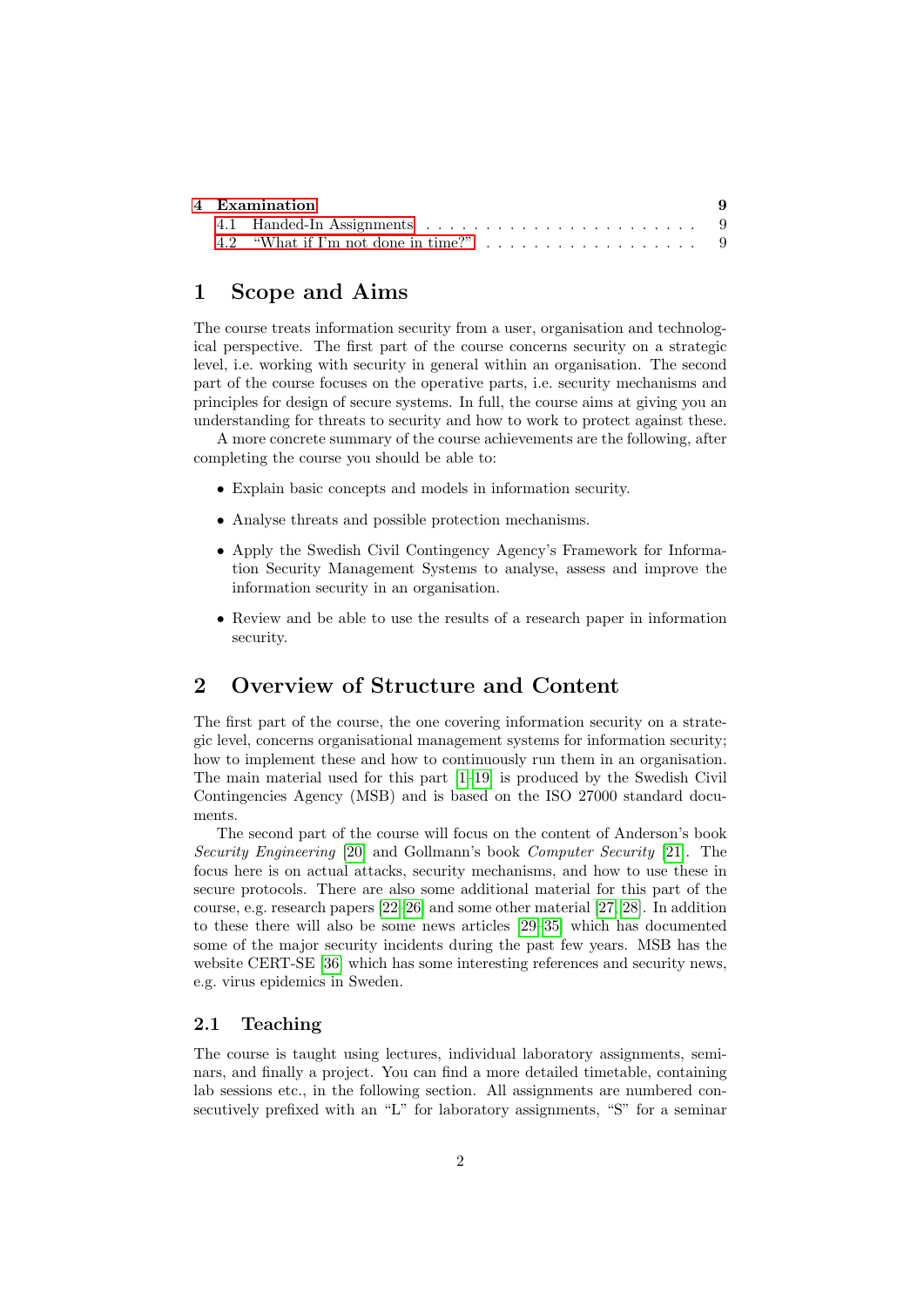assignment, and "M" for memos. For details on the examination of these and more information about deadlines, see section [4.](#page-8-0)

#### <span id="page-2-0"></span>2.2 Course Schedule

To make your reading of the course easier you are presented with a suggested schedule in this section. You are free to follow this schedule or any schedule you make for yourself, but the deadlines, laboratory sessions, and lectures will follow this schedule. You will find a short summary of schedule in Table [1.](#page-3-0) The detailed reading instructions for each item in the schedule can be found in the following sections.

# <span id="page-2-1"></span>3 Course Content

This section summarizes the material covered by the lectures and assignments, i.e. what you should read for each of them. It is divided by topics and ordered according to progression of the course.

#### <span id="page-2-2"></span>3.1 Foundations of Security

Gollmann's chapter on "Foundations of Computer Security" [\[21,](#page-11-2) Ch. 3] attempts at a definition of Computer Security and related terms, e.g. confidentiality, integrity, and availability, which we need for our treatment of the topic. After reading this chapter you you are encouraged to do exercises 3.2, 3.5, 3.6, 3.7 and 3.8 in [\[21\]](#page-11-2).

Anderson also covers this in Chapter 1 of [\[20\]](#page-11-1). However, he treats a wider area than just computer security, he covers many aspects of security in different examples.

## <span id="page-2-3"></span>3.2 L0 Privacy is Dead

There is so specific theory required to start this assignment. However, you will find use of the theory introduced throughout the course to reflect on the results of this assignment.

#### <span id="page-2-4"></span>3.3 MSB's Framework, Part I

This lecture covers the first part of MSB's framework [\[1–](#page-9-0)[5\]](#page-9-1), i.e. ISO 27001. This part covers how to initialise the work with security in an organisation, i.e. how to set up an Information Security Management System (ISMS). We will talk about the most important steps in this process.

## <span id="page-2-5"></span>3.4 M1 Information Security Management System

Du ska inför skrivningen av detta PM ha läst dokumenten

- Introduktion till metodstödet  $[1]$ ,
- Säkra ledningens engagemang  $[2]$ , och
- Projektplanering [\[3\]](#page-9-3).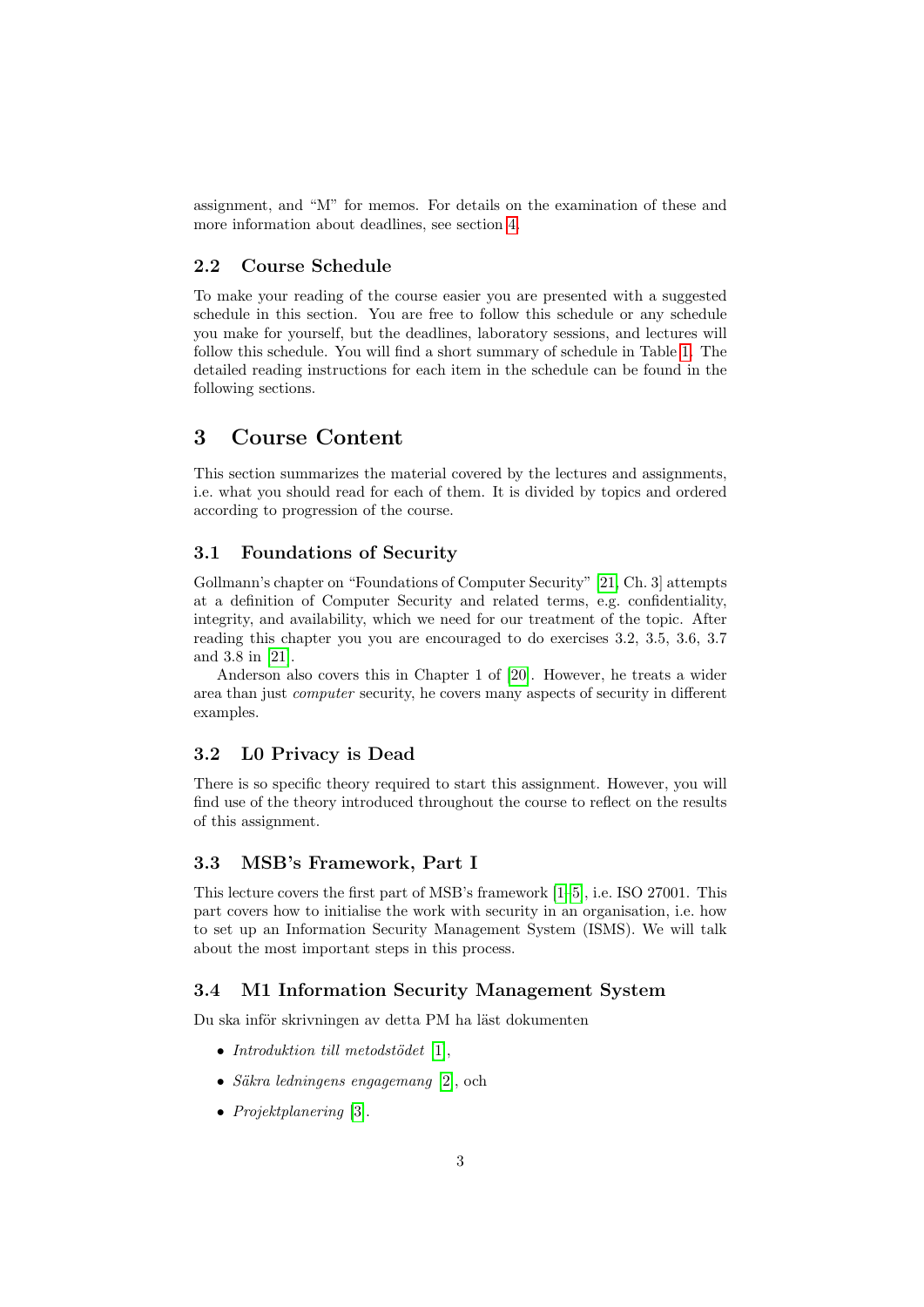| <b>Course Week</b> | Work                                                                                                                                                                                                                       |
|--------------------|----------------------------------------------------------------------------------------------------------------------------------------------------------------------------------------------------------------------------|
| 1                  | Course Start/Foundations of Security<br>Start working on L0 (privacy)<br>Lecture on MSB's Framework, Part I<br>Start working on M1 (isms)<br>Lecture on MSB's Framework, Part II<br>Start working on M2, prepare S3 (risk) |
| $\overline{2}$     | Lecture on Information Theory<br>Lecture on Cryptographic Mechanisms, Part I<br>Lecture on Cryptographic Mechanisms, Part II<br>First grading of M1 (isms), M2 (risk)                                                      |
| 3                  | Lecture on Identification and Authentication<br>Lecture on Security Usability<br>First seminar session S3 (risk)                                                                                                           |
| 4                  | Lecture on Access Control<br>Lecture on Secure Protocols<br>Lecture on Accountability and Non-Repudiation<br>Lab session L4 (passwd)<br>Lab session L6 (privcomm)<br>First seminar session S5 (pwdpolicies)                |
| 5                  | Lecture on Software Security<br>Lecture on DRM and Trusted Computing<br>Lecture on Side-Channels<br>Lab session L4 (passwd)<br>Lab session L6 (privcomm)                                                                   |
| 6                  | Tutoring session for project<br>Lab session L4 (passwd)<br>Lab session $L6$ (privcomm)                                                                                                                                     |
| 7                  | Tutoring session for project<br>Presentation for S7 (review)<br>Lab session L4 (passwd)<br>Lab session L6 (privcomm)                                                                                                       |
| 8                  | Presentation for L0 (privacy)<br>Tutoring session for project                                                                                                                                                              |
| 9                  | Tutoring session for project                                                                                                                                                                                               |
| 10                 | Presentation P8 (research)<br>Second grading of M1 (isms), M2 (risk)<br>Second seminar session for S3 (risk), S5 (pwdpolicies), S7<br>(review)<br>Final lab session L4 (passwd), L6 (privcomm)                             |
| $+3$ months        | Second presentation P8 (research)<br>Final grading of M1 (isms), M2 (risk)<br>Final seminar session for S3 (risk), S5 (pwdpolicies), S7<br>(review)                                                                        |
| $+6$ months        | Final presentation P8 (research)                                                                                                                                                                                           |

<span id="page-3-0"></span>Table 1: A summary of the parts of the course and when they will (or should) be done. The table is adapted to taking this course on half-time study rate.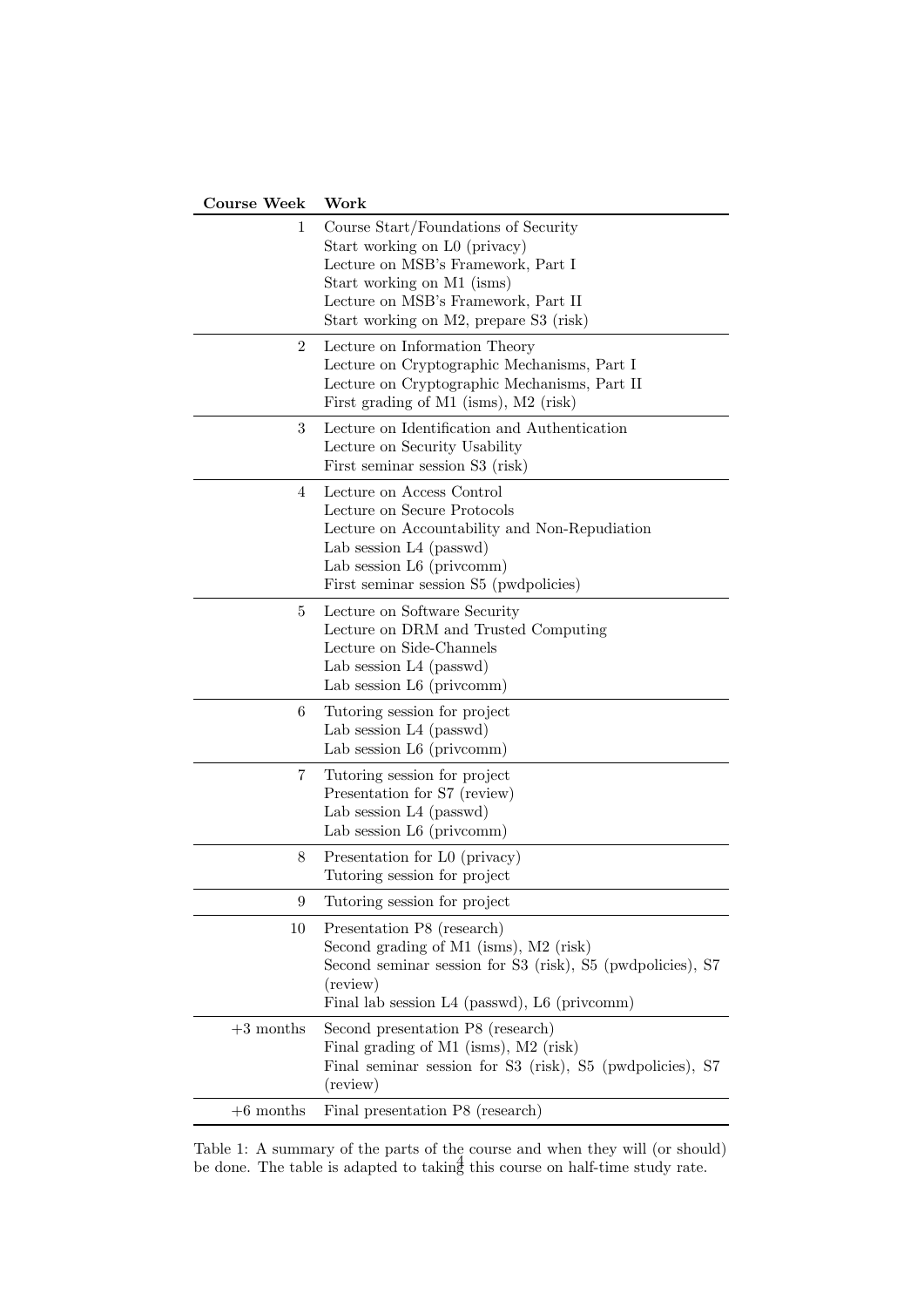#### <span id="page-4-0"></span>3.5 MSB's Framework, Part II

This lecture covers the remaining part of MSB's material [\[6,](#page-9-4) [8–](#page-10-0)[19\]](#page-11-0). This part of the material treats how to run an ISMS. The largest part is the gap analysis, i.e. finding the gap between the security practices in the organisation and the practices recommended by ISO 27000. The main point of this part is not something done once and never again, an ISMS is a continuous process.

#### <span id="page-4-1"></span>3.6 M2 and S3 Assessment and Risk Analysis

Du ska inför denna promemoria ha läst dokumenten

- *Verksamhetsanalys* [\[4\]](#page-9-5), och
- Riskanalys [\[5\]](#page-9-1)

i MSB:s metodstöd.

#### <span id="page-4-2"></span>3.7 Information Theory

The area of Information Theory was founded in 1948 by Claude Shannon. It concerns information, e.g. how much information we gain by seeing certain data. It is also a measure of uncertainty in information, and has thus plenty of application in security and cryptography.

The concept of entropy, the main part of Information Theory, is treated in a few short texts: A Primer on Information Theory and Privacy [\[37\]](#page-12-2) and applied in "How Unique Is Your Browser?" [\[38\]](#page-12-3), both by Eckersley, and also in "Chapter 6: Shannon entropy" by Ueltschi [\[39\]](#page-12-4). This is then utilised in the text "Grundläggande lösenordsanalys" [\[27\]](#page-11-5) (in Swedish), and "Of passwords and people: Measuring the effect of password-composition policies" [\[26\]](#page-11-4) which treats passwords.

#### <span id="page-4-3"></span>3.8 Cryptographic Mechanisms

To fully understand how many security mechanisms can be implemented we need cryptography. Cryptography has a central role for many security mechanisms. Chapter 5 in Anderson's Security Engineering [\[20\]](#page-11-1) and Chapter 14 in Gollmann's Computer Security [\[21\]](#page-11-2) cover the aspects of cryptography we need in this course.

To practice your understanding of these mechanisms it is recommended to do exercises 14.2, 14.3 and 14.7 in [\[21\]](#page-11-2).

#### <span id="page-4-4"></span>3.9 Identification and Authentication

Identification and authentication of principals have always been a central part of computer security. Why we want to do this, and how we can accomplish this is treated in Chapter 4 in [\[21\]](#page-11-2).

Anderson also treats this topic (Chapter 2 in [\[20\]](#page-11-1)), although in a wider perspective with less technical details.

When you have read this chapter you should do exercises 4.2, 4.3, 4.4 and 4.6 in [\[21\]](#page-11-2). (Also apply your knowledge of entropy to these exercises.)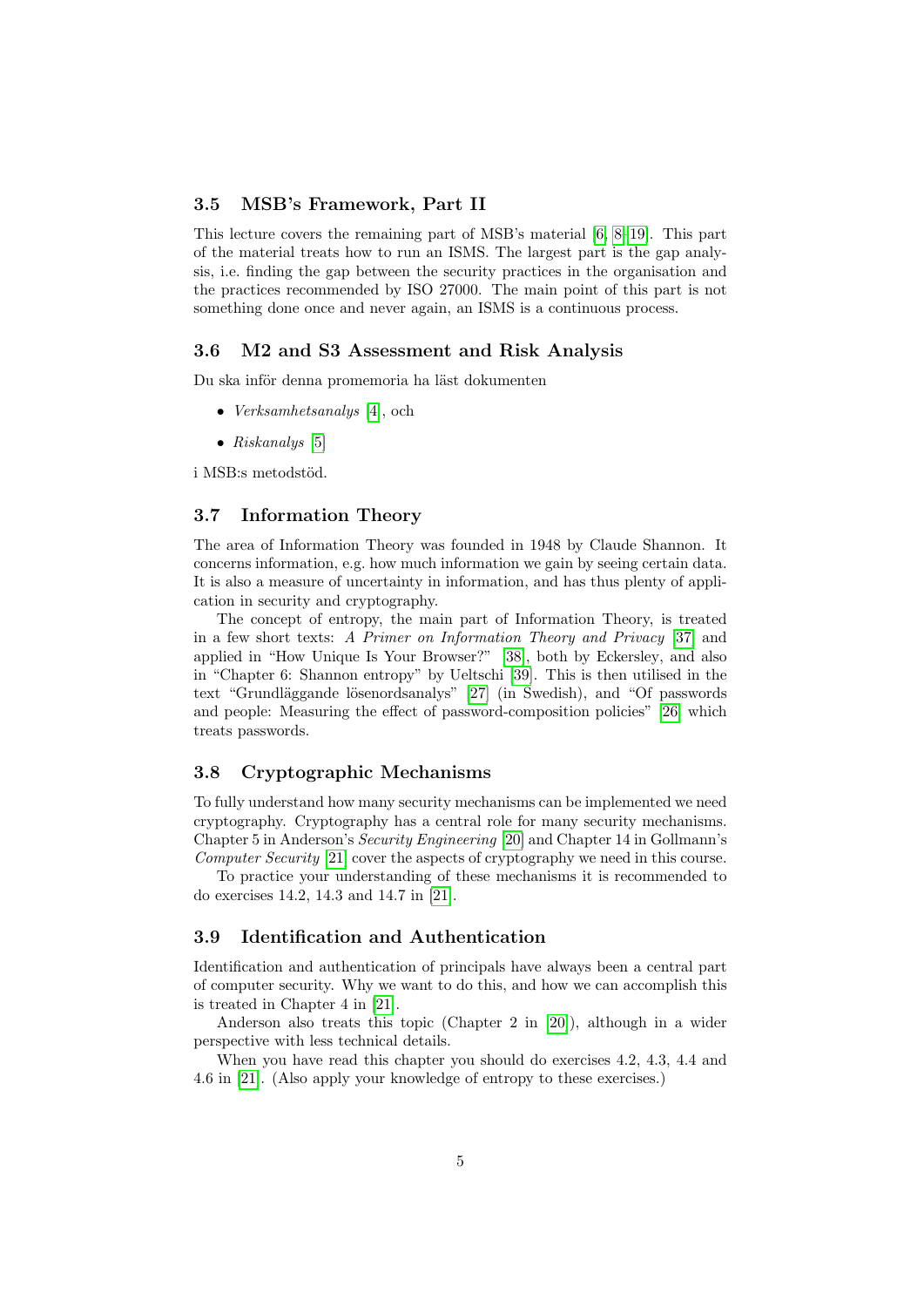#### <span id="page-5-0"></span>3.10 Security Usability

One important aspect of security, which traditionally is forgotten, is the users' weaknesses. The psychology of the human mind is therefore an important subject to discuss in the context of security. Anderson gives a short summary of the psychology of users, their strengths and weaknesses, in Chapter 2 "Usability and Psychology" in [\[20\]](#page-11-1).

Also treated in this lecture is the ever-recurring problem of password policies. The material covering this area is the article "Of passwords and people: Measuring the effect of password-composition policies" [\[26\]](#page-11-4) and its follow-up article "Can long passwords be secure and usable?" [\[40\]](#page-12-5).

#### <span id="page-5-1"></span>3.11 Access Control

Once you have authenticated users you can support access control – and this is also one of the main reasons to authenticate them in the first place. Access control aims at controlling who may access what, and how they may access it. This is treated by Chapter 5, followed by Chapters 11 and 12, in Computer Security [\[21\]](#page-11-2). You are also recommended to read Anderson's treatment of the subject, he treats this in Chapters 4, 8, and 9 in *Security Engineering* [\[20\]](#page-11-1).

To establish your newly gained knowledge in this area, you should do exercises 5.1, 5.2, 5.5, 5.6, 5.8 and 5.9 in [\[21\]](#page-11-2).

#### <span id="page-5-2"></span>3.12 Secure Protocols

As soon as two principals need to interact, there is need for a protocol which secures the communication, be it inside or between systems – even one principal communicating with itself in different points in time, which is the case when storing something for use at a later time.

Anderson gives an overview of this area in Security Engineering [\[20\]](#page-11-1), Chapter 3 "Protocols". Gollmann has a more technically detailed treatment in Chapter 15 of Computer Security [\[21\]](#page-11-2).

#### <span id="page-5-3"></span>3.13 L4 Password Cracking and Social Engineering

Before doing this laboratory assignment you should read Chapter 2 "Usability and Psychology" and Chapter 5 "Cryptography" in Anderson's Security Engineering  $[20]$ . You should also read the compendium "Grundläggande lösenordsanalys" [\[27\]](#page-11-5) and the papers "Human Selection of Mnemonic Phrase-based Passwords" [\[24\]](#page-11-8) and "Of Passwords and People" [\[26\]](#page-11-4). After that you should read about some recent incidents where password databases have leaked, e.g. [\[32–](#page-11-9)[35\]](#page-12-0).

You should also read about APTs. First you should read about an incident striking the security company RSA in [\[31\]](#page-11-10). Then you will read a paper on different approaches to APT, "Sherlock Holmes and The Case of Advanced Persistent Threat" by Juels and Yen [\[25\]](#page-11-11).

#### <span id="page-5-4"></span>3.14 S5 Password Policies

First you must read Chapter 2 "Usability and Psychology" in [\[20\]](#page-11-1). Then, to participate in this seminar you must have read the paper "Of Passwords and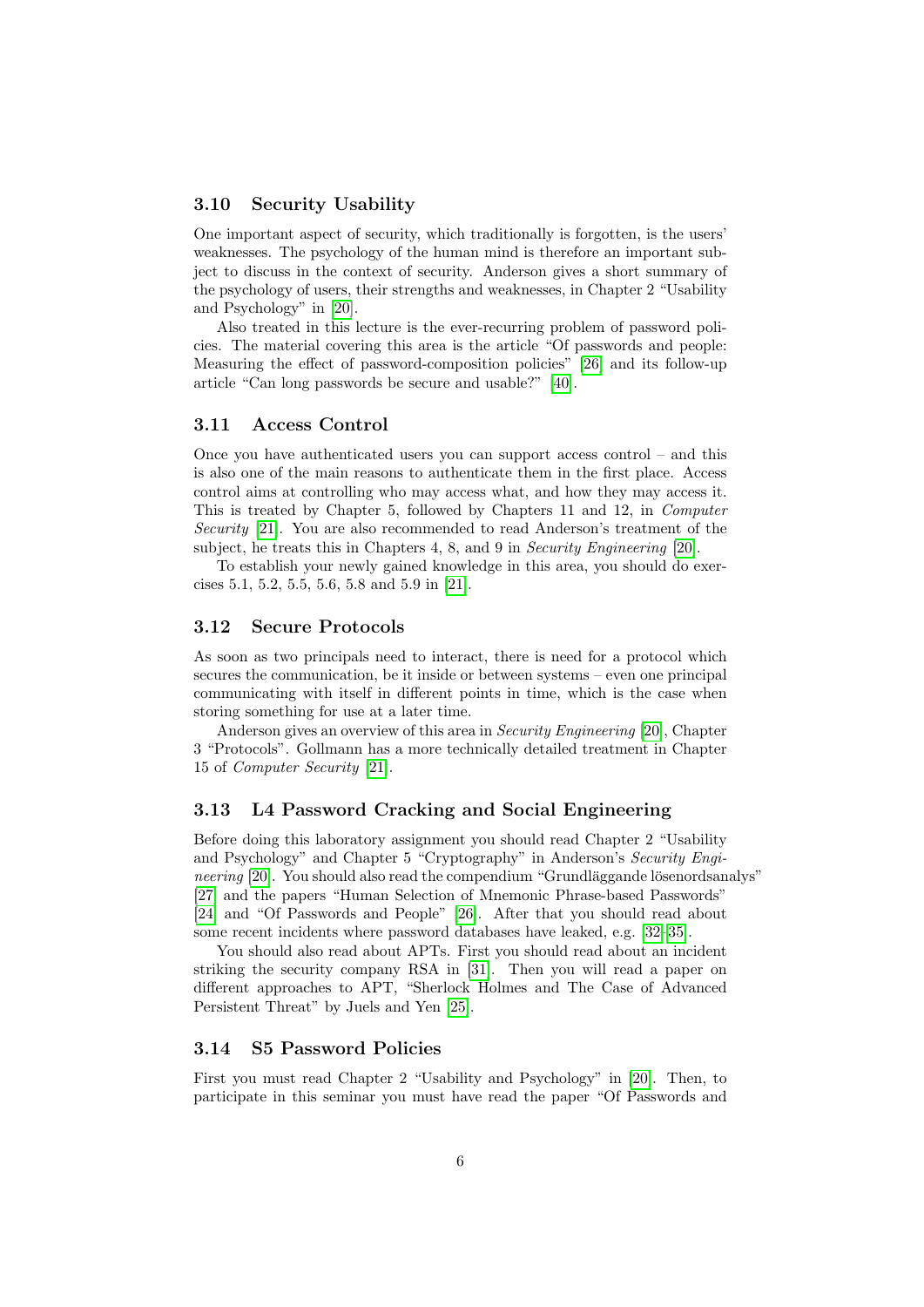People" by Komanduri et al. [\[26\]](#page-11-4). In this paper the authors have studied how different password policies affects users' choice of passwords.

#### <span id="page-6-0"></span>3.15 Accountability and Non-Repudiation

The need for accountability has been apparent in civilisations for as long as they have existed. One of today's institutions which are most renowned for keeping accounts are banks, it is quite natural therefore that Anderson describes accountability with start in the experience from banks. He treats this subject in Chapter 10 "Banking and Book-keeping" in [\[20\]](#page-11-1).

Gollmann also describes the Clark-Wilson Security Policy Model in Section 12.3 of his book [\[21\]](#page-11-2). This is a model of how to securely enforcing a security policy.

Further, Schneier and Kelsey describes a system for secure audit logs in their paper "Secure audit logs to support computer forensics" [\[41\]](#page-12-6). The construction described therein is a method to safely store audit logs in an untrusted machine; in the scheme, all log entries generated prior to a compromise will be impossible for the attacker to read, modify, or destroy undetectably. This is not interesting because you very probably will implement this scheme, because you will proably not. It is interesting because it is a bit counter-intuitive at first, it is an example of application of crypto mechanisms, and having seen it will help you to "keep your heads out of any boxes".

#### <span id="page-6-1"></span>3.16 L6 Privacy of Communication

Before starting this assignment you should have read chapters 5 and 23.4.4–5 in Security Engineering [\[20\]](#page-11-1). You should also read the paper "Exploring steganography: Seeing the unseen" [\[42\]](#page-12-7) to fully understand how steganography works in practice. (Other recommended papers are "On the limits of steganography" [\[43\]](#page-12-8) and "Hide and seek: An introduction to steganography" [\[44\]](#page-12-9).)

During this assignment you should consult the documentation [\[45–](#page-12-10)[48\]](#page-12-11) for instructions on how to use the specific softwares.

#### <span id="page-6-2"></span>3.17 Software Security

Perhaps the part of security most people intuitively associate with security, and computer security in particular, is software security. This part of computer security treats vulnerabilities in software, e.g. possibility of buffer overruns or code injections. Gollmann treats this area in Chapter 10 of his book, Computer Security [\[21\]](#page-11-2). The recommended exercises to do after reading this material are 10.1, 10.3 and 10.4 [\[21\]](#page-11-2).

Anderson also treats this subject—in Chapter 4.4 and Chapter 18 of [\[20\]](#page-11-1) albeit with less technical details.

#### <span id="page-6-3"></span>3.18 DRM and Trusted Computing

Another aspect of security is to protect parts of the system from the system user, this is what Digital Rights Management is all about. A content owner who only allows using his or her material in a certain way must have some means of ensuring this is enforced.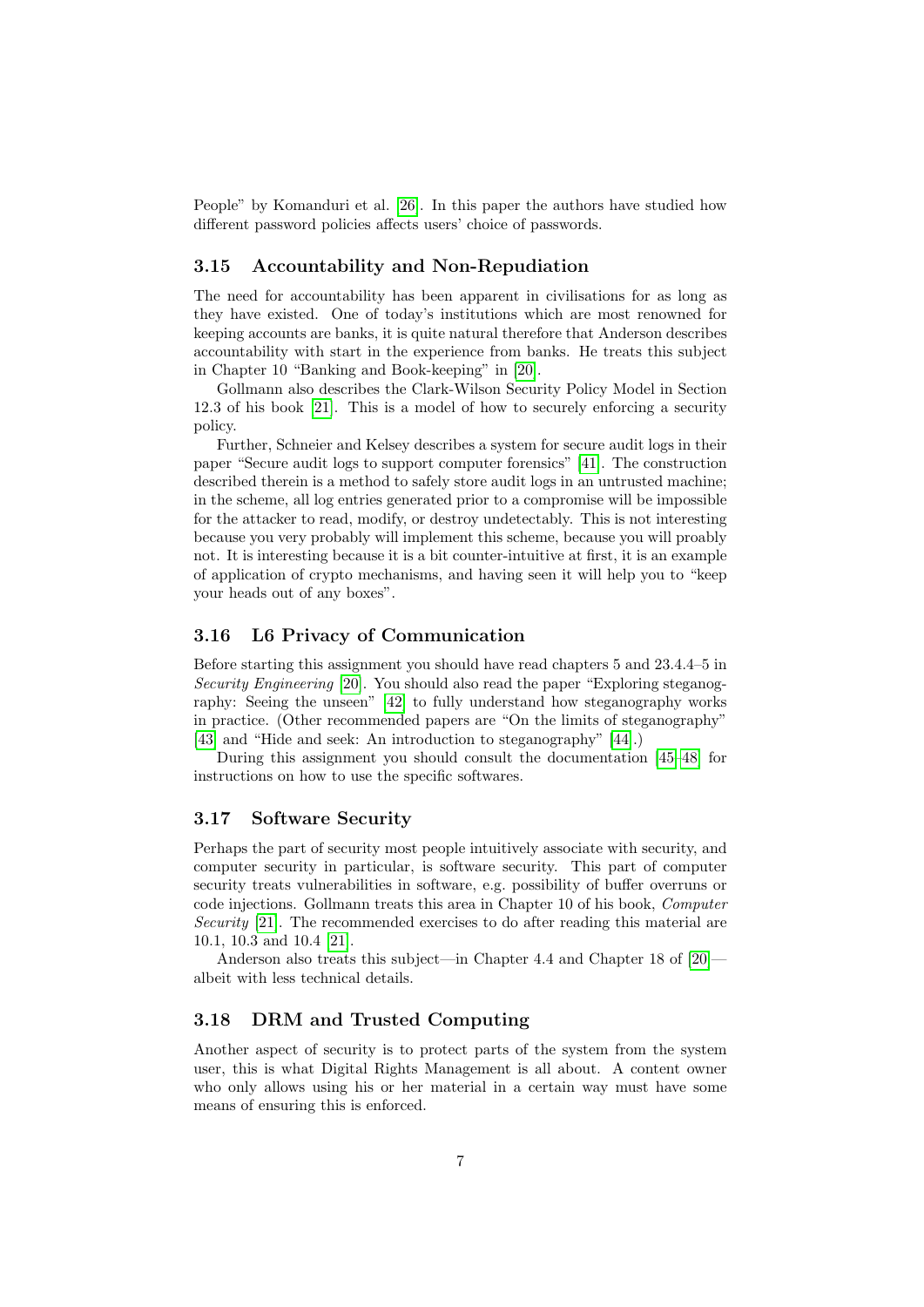We also have the other perspective of the user being able to ensure the integrity of the computer system before use. E.g. if the user has a laptop while travelling, how can the user be sure no foreign intelligence agency inserted a modified version of the operating system during the customs inspection? Or, what about the computer left in the hotel room, perhaps the hotel aide replaced the bootloader to break your full-disk encryption?

Both of these perspectives boil down to the common need of trusted computing. This is treated in chapters 16, 18 and 22 in Security Engineering [\[20\]](#page-11-1).

#### <span id="page-7-0"></span>3.19 Side-Channels

When looking at secure communication it is easy to assume it is safe just because it is encrypted. This is not always true. All data communicated is provided with confidentiality, however, there is information left to be extracted. For instance the fact that two principals are communicating, when they are communicating, the time each operation takes to perform, etc., is not provided any confidentiality. The information possible to extract from this is what is called side-channel information.

There is another aspect of this too, namely covert channels. Covert channels are channels over which communication can take place, even with limited bandwidth, despite the prohibition of this due to the security policy.

An overview of this area is provided in Chapters 17 and 23 of [\[20\]](#page-11-1). An interesting paper on this topic is RSA Key Extraction via Low-Bandwidth Acoustic Cryptanalysis [\[49\]](#page-13-0) where the authors extract RSA keys using acoustic sidechannels, i.e. they analyse the sound emitted by the electrical circuitry to find the computations done and hence derive the RSA key used.

#### <span id="page-7-1"></span>3.20 S7 Current Research Literature in Security

For this assignment you should, with corroboration of the tutor, choose one to three research papers (depending on their size, they should be around 15 to 20 pages in total) in information security.

Since the idea is to deepen your knowledge in some areas of information security, you must choose papers strongly related to the course. For example, you can focus on areas such as:

- usable security,
- privacy enhancing technologies (PETs), or
- more advanced methods for guessing passwords.

These are just examples, you are free to choose the area and papers in corroboration with the tutor.

#### <span id="page-7-2"></span>3.21 P8 A Short Study in Information Security

The project aims at a smaller prestudy within the area of information security. As such, the seminar S6 above, is a part of this project too, intending to get you started in reading papers.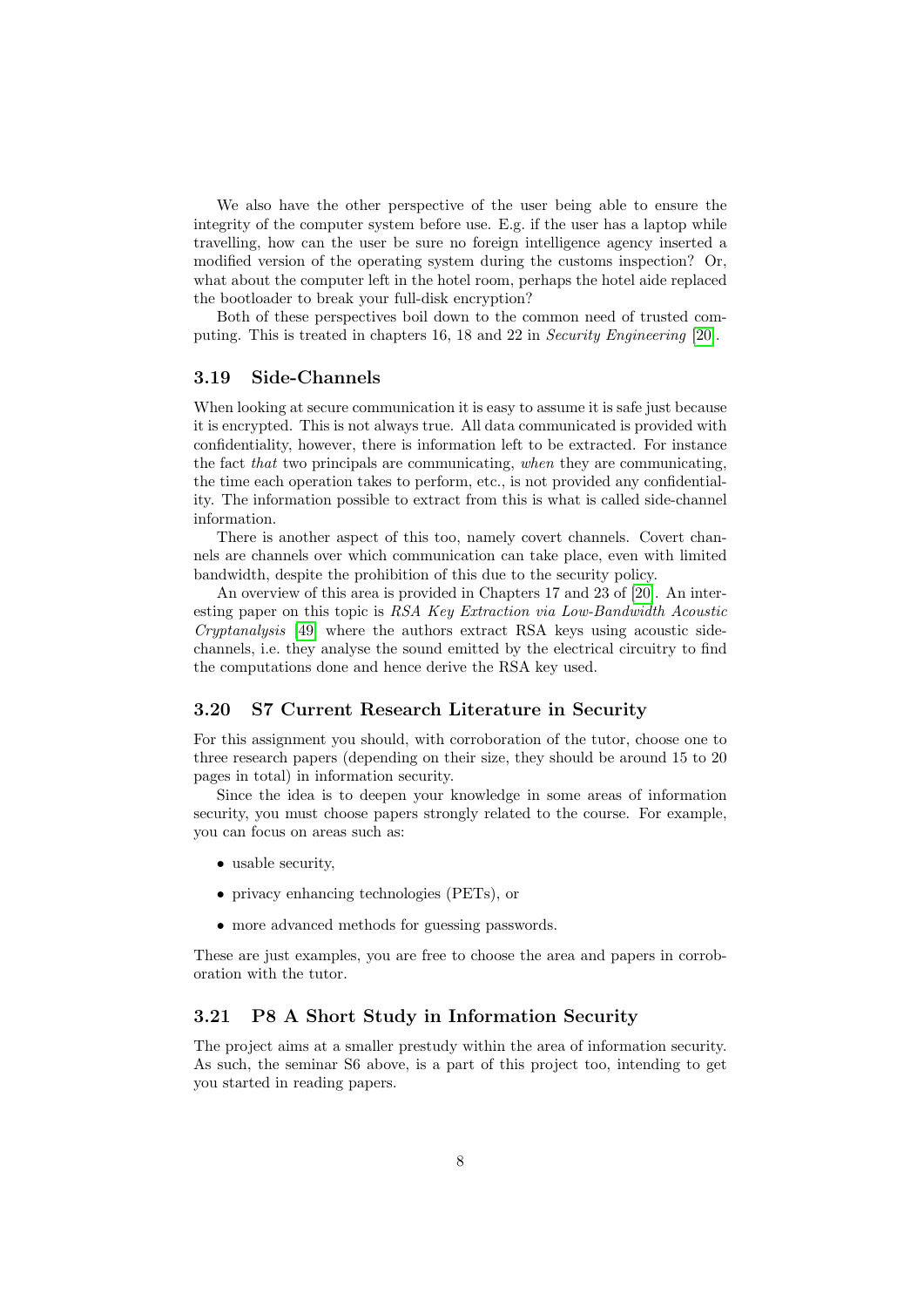|                  |                 | Ladok Credits (ECTS) Grade Course Assignments |
|------------------|-----------------|-----------------------------------------------|
| I104             | 1.5 P.F         | M1, M2, S3, S5                                |
| L <sub>104</sub> | 1.5 P.F         | L4, L6                                        |
| R <sub>104</sub> | $4.5 \quad A-F$ | $P8$ (and S7)                                 |
| Total            | $7.5\quad A-F$  | - P8                                          |

<span id="page-8-3"></span>Table 2: Table summarizing course modules and their mapping to Ladok. P means pass, F means fail. A–E are also passing grades, where A is the best.

# <span id="page-8-0"></span>4 Examination

This section explains how the course modules are graded and mapped to Ladok. Table [2](#page-8-3) visualizes the relations between modules, credits, grades and Ladok.

The project report is graded from A to F, where A–E are for passing and F and Fx are for failing. The project also includes an oral presentation and a seminar  $(S7)$ . These are both graded pass  $(P)$  or fail  $(F)$ , and are reported with the project to Ladok. The grade of the project will also be the grade of the course total.

#### <span id="page-8-1"></span>4.1 Handed-In Assignments

In general, all hand-ins in the course must be in a "passable" condition; i.e. they must be well-written, grammatically correct and without spelling errors, have citations and references according to [\[50\]](#page-13-1) (see also [\[51\]](#page-13-2) for a tutorial), and finally fulfil all requirements from the assignment instruction. If you hand something in which is not in this condition, you will receive an F without further comment.

All material handed-in must be created by yourself, or, in the case of group assignments, created by you or one of the group members. When you refer to or quote other texts, then you must provide a correct list of references and, in the case of quotations, the quoted text must be clearly marked as quoted. If any part of the document is plagiarised you risk being suspended from study for a predetermined time, not exceeding six months, due to disciplinary offence. If it is a group assignment, all group members will be held accountable for disciplinary offence unless it is clearly marked in the work who is responsible for the part containing the plagiarism.

If cooperation takes place without the assignment instruction explicitly allowing this, this will be regarded as a disciplinary offence with the risk of being suspended for a predetermined time, not exceeding six months. Unless otherwise stated, all assignments are to be done individually.

#### <span id="page-8-2"></span>4.2 "What if I'm not done in time?"

The deadlines on this course are of great importance, make sure to keep these! For seminars and presentations there will be three sessions during the course of a year, if you cannot make it to any of those you will have to return the next time the course is given; i.e. up to a year later. All of these sessions will be in the course schedule (in the Student Portal). If you miss a deadline for the preparation for a seminar session, then you have to go for the next seminar even if the first seminar has not passed yet.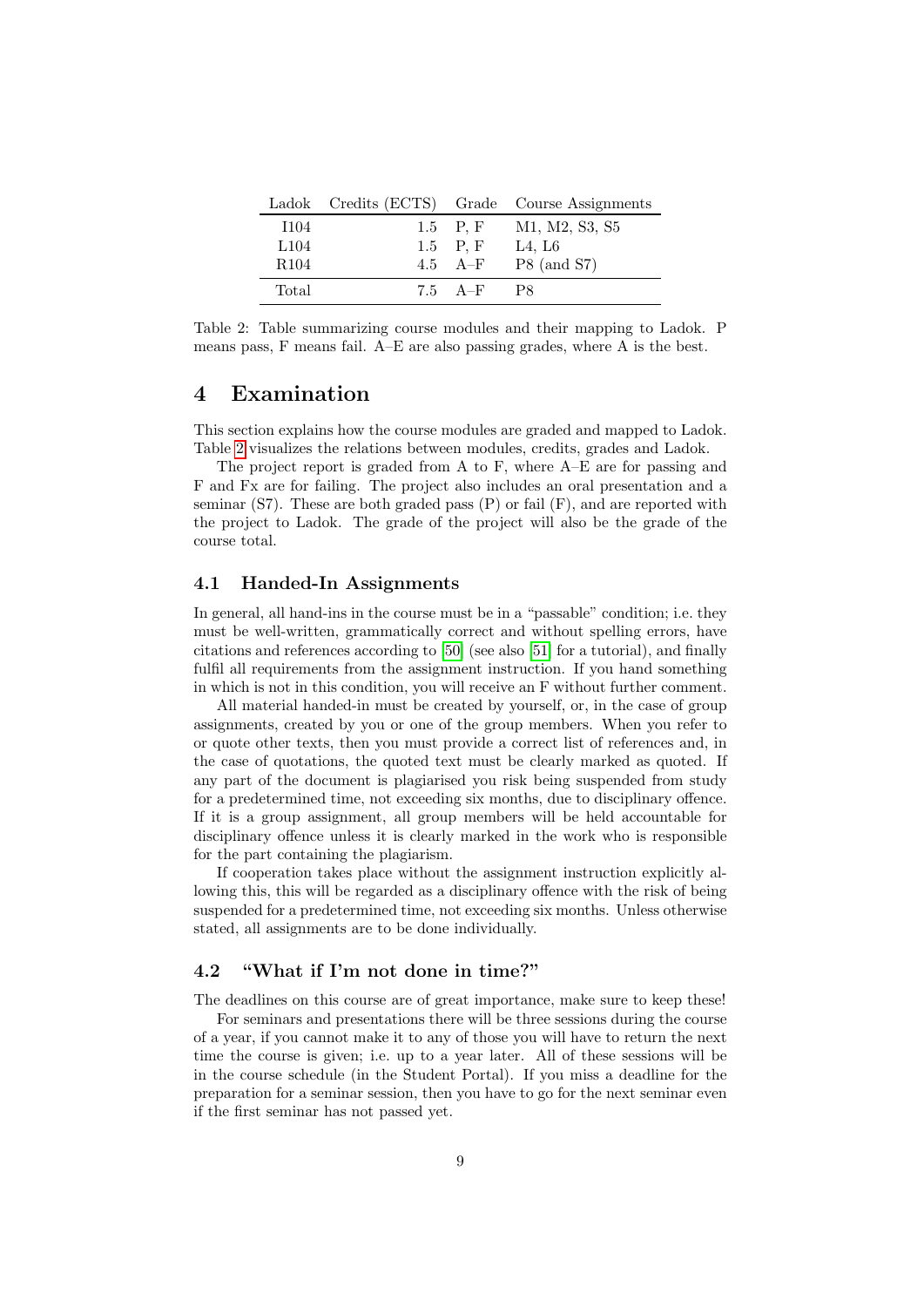Written assignments are graded once during the course, most often shortly after the deadline of the assignment. After the course you are offered two more attempts within a year. In total you have three chances for having your assignments graded over the period of a year. After that you should come back the next time the course is given.

No tutoring is planned after the end of the course, i.e. after the last tutoring session scheduled in the course schedule. If you are not done with your assignments during the course and want to be guaranteed tutoring you have to reregister for the next time the course is given. Reregistration is a lower priority class of applicants for a course, all students applying for the course the first time have higher priority – this includes reserves too.

Thus, if you feel that you will not be done with the course on time, it is better to stop the course at an early stage. If you register a break within three weeks of the course start, you will be in the higher priority class of applicants the next time you apply for the course. You can register such a break yourself in the Student Portal.

# References

- <span id="page-9-0"></span>[1] Helena Andersson, Jan-Olof Andersson, Fredrik Björck, Martin Eriksson, Rebecca Eriksson, Robert Lundberg, Michael Patrickson, and Kristina Starkerud. Introduktion till metodstödet. Dec. 2011. URL: [http://www.](http://www.informationssakerhet.se) [informationssakerhet.se](http://www.informationssakerhet.se).
- <span id="page-9-2"></span>[2] Helena Andersson, Jan-Olof Andersson, Fredrik Björck, Martin Eriksson, Rebecca Eriksson, Robert Lundberg, Michael Patrickson, and Kristina Starkerud. Säkra ledningens engagemang. Dec. 2011. URL: [http://www.](http://www.informationssakerhet.se) [informationssakerhet.se](http://www.informationssakerhet.se).
- <span id="page-9-3"></span>[3] Helena Andersson, Jan-Olof Andersson, Fredrik Björck, Martin Eriksson, Rebecca Eriksson, Robert Lundberg, Michael Patrickson, and Kristina Starkerud. Projektplanering. Dec. 2011. url: [http://www.informationssa](http://www.informationssakerhet.se)kerhet. [se](http://www.informationssakerhet.se).
- <span id="page-9-5"></span>[4] Helena Andersson, Jan-Olof Andersson, Fredrik Björck, Martin Eriksson, Rebecca Eriksson, Robert Lundberg, Michael Patrickson, and Kristina Starkerud. Verksamhetsanalys. Dec. 2011. URL: [http://www.informations](http://www.informationssakerhet.se)sakerhet. [se](http://www.informationssakerhet.se).
- <span id="page-9-1"></span>[5] Helena Andersson, Jan-Olof Andersson, Fredrik Björck, Martin Eriksson, Rebecca Eriksson, Robert Lundberg, Michael Patrickson, and Kristina Starkerud. Riskanalys. Dec. 2011. URL: [http://www.informationssakerhe](http://www.informationssakerhet.se)t. [se](http://www.informationssakerhet.se).
- <span id="page-9-4"></span>[6] Helena Andersson, Jan-Olof Andersson, Fredrik Björck, Martin Eriksson, Rebecca Eriksson, Robert Lundberg, Michael Patrickson, and Kristina Starkerud. Gapanalys. Dec. 2011. URL: [http://www.informationssakerhe](http://www.informationssakerhet.se)t. [se](http://www.informationssakerhet.se).
- [7] Helena Andersson, Jan-Olof Andersson, Fredrik Björck, Martin Eriksson, Rebecca Eriksson, Robert Lundberg, Michael Patrickson, and Kristina Starkerud. Gapanalys - Checklistan. Dec. 2011. URL: [http://www.informat](http://www.informationssakerhet.se)ionssakerhet. [se](http://www.informationssakerhet.se).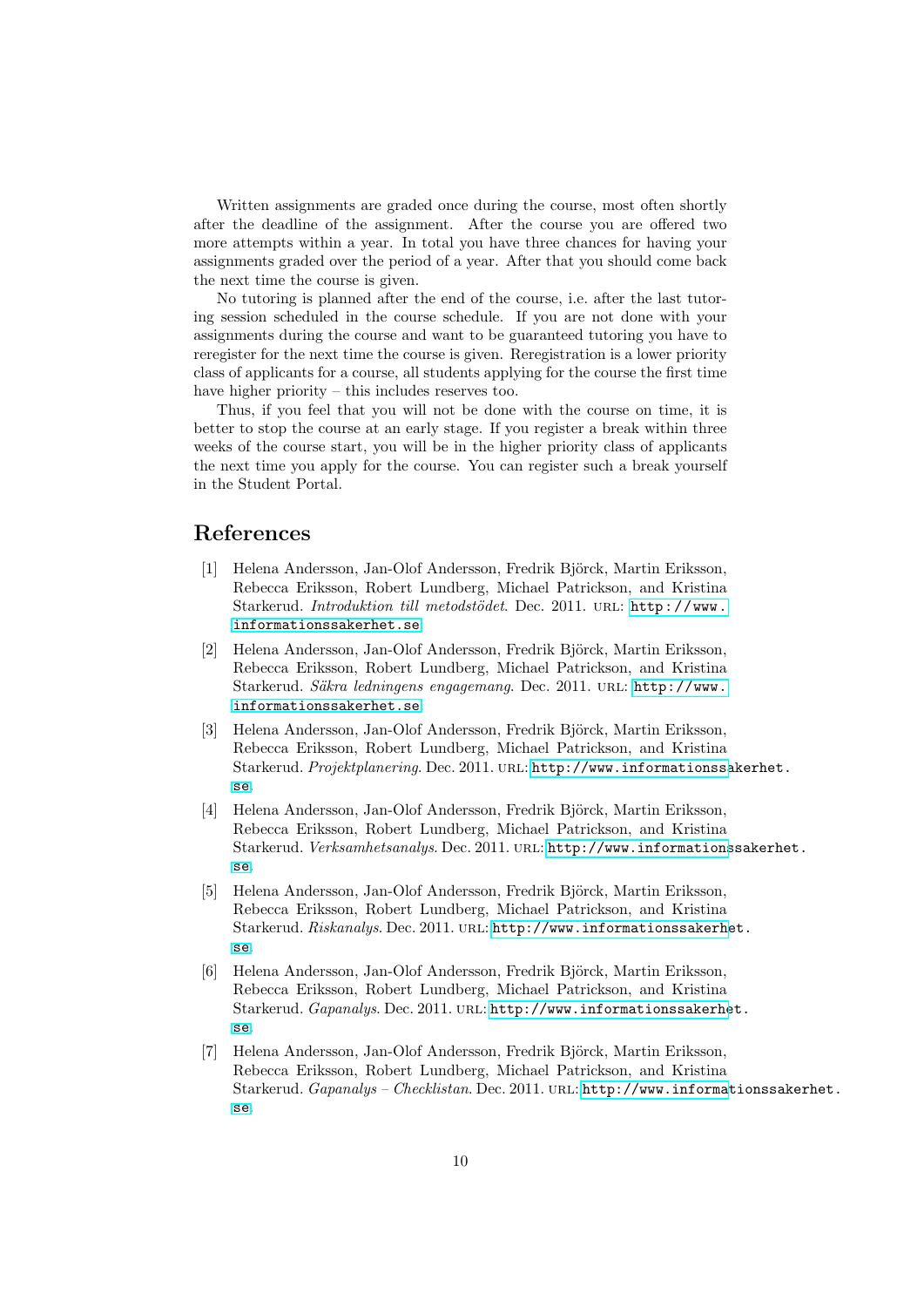- <span id="page-10-0"></span>[8] Helena Andersson, Jan-Olof Andersson, Fredrik Björck, Martin Eriksson, Rebecca Eriksson, Robert Lundberg, Michael Patrickson, and Kristina Starkerud. Välja säkerhetsåtgärder. Dec. 2011. URL: [http://www.informat](http://www.informationssakerhet.se)ionssakerhet. [se](http://www.informationssakerhet.se).
- [9] Helena Andersson, Jan-Olof Andersson, Fredrik Björck, Martin Eriksson, Rebecca Eriksson, Robert Lundberg, Michael Patrickson, and Kristina Starkerud. Utforma säkerhetsprocesser. Dec. 2011. URL: http://www. [informationssakerhet.se](http://www.informationssakerhet.se).
- [10] Helena Andersson, Jan-Olof Andersson, Fredrik Björck, Martin Eriksson, Rebecca Eriksson, Robert Lundberg, Michael Patrickson, and Kristina Starkerud. Utforma policy och styrdokument. Dec. 2011. URL: http:// [www.informationssakerhet.se](http://www.informationssakerhet.se).
- [11] Helena Andersson, Jan-Olof Andersson, Fredrik Björck, Martin Eriksson, Rebecca Eriksson, Robert Lundberg, Michael Patrickson, and Kristina Starkerud. Planera genomförande. Dec. 2011. URL: [http://www.informati](http://www.informationssakerhet.se)onssakerhet. [se](http://www.informationssakerhet.se).
- [12] Helena Andersson, Jan-Olof Andersson, Fredrik Björck, Martin Eriksson, Rebecca Eriksson, Robert Lundberg, Michael Patrickson, and Kristina Starkerud. Konstruera och anskaffa. Dec. 2011. URL: [http://www.informat](http://www.informationssakerhet.se)ionssakerhet. [se](http://www.informationssakerhet.se).
- [13] Helena Andersson, Jan-Olof Andersson, Fredrik Björck, Martin Eriksson, Rebecca Eriksson, Robert Lundberg, Michael Patrickson, and Kristina Starkerud. Införa. Dec. 2011. URL: [http://www.informationssakerhet.](http://www.informationssakerhet.se) [se](http://www.informationssakerhet.se).
- [14] Helena Andersson, Jan-Olof Andersson, Fredrik Björck, Martin Eriksson, Rebecca Eriksson, Robert Lundberg, Michael Patrickson, and Kristina Starkerud.  $\tilde{O}$ vervaka. Dec. 2011. URL: [http://www.informationssakerhet](http://www.informationssakerhet.se). [se](http://www.informationssakerhet.se).
- [15] Helena Andersson, Jan-Olof Andersson, Fredrik Björck, Martin Eriksson, Rebecca Eriksson, Robert Lundberg, Michael Patrickson, and Kristina Starkerud. Granska. Dec. 2011. URL: [http://www.informationssakerhet.](http://www.informationssakerhet.se) [se](http://www.informationssakerhet.se).
- [16] Helena Andersson, Jan-Olof Andersson, Fredrik Björck, Martin Eriksson, Rebecca Eriksson, Robert Lundberg, Michael Patrickson, and Kristina Starkerud. Ledningens genomgång. Dec. 2011. URL: [http://www.informati](http://www.informationssakerhet.se)onssakerhet. [se](http://www.informationssakerhet.se).
- [17] Helena Andersson, Jan-Olof Andersson, Fredrik Björck, Martin Eriksson, Rebecca Eriksson, Robert Lundberg, Michael Patrickson, and Kristina Starkerud. "Utveckla LIS och skyddet". Dec. 2011. url: [http://www.](http://www.informationssakerhet.se) [informationssakerhet.se](http://www.informationssakerhet.se).
- [18] Helena Andersson, Jan-Olof Andersson, Fredrik Björck, Martin Eriksson, Rebecca Eriksson, Robert Lundberg, Michael Patrickson, and Kristina Starkerud. "Kommunicera förbättringar". Dec. 2011. URL: [http://www.](http://www.informationssakerhet.se) [informationssakerhet.se](http://www.informationssakerhet.se).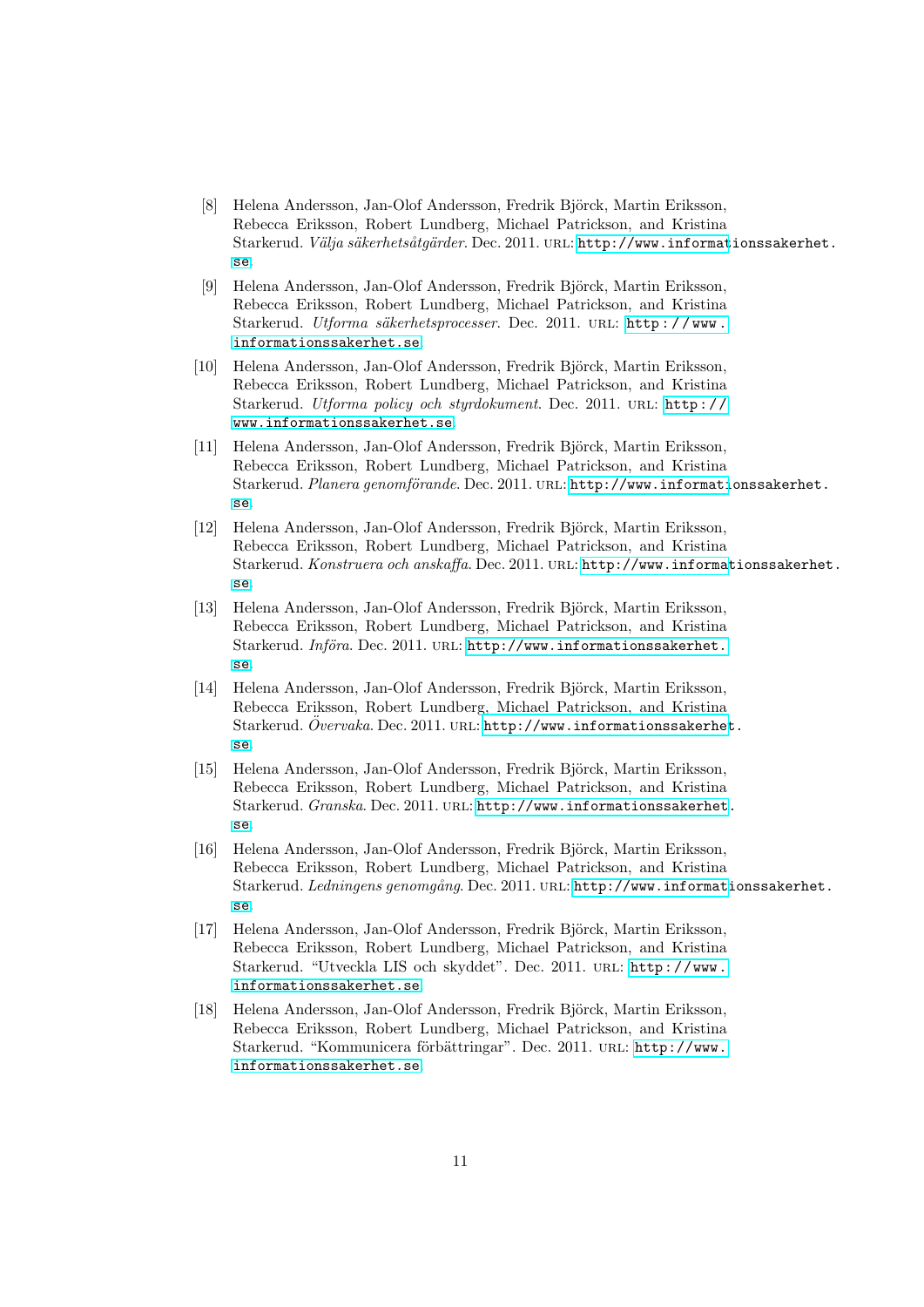- <span id="page-11-0"></span>[19] Helena Andersson, Jan-Olof Andersson, Fredrik Björck, Martin Eriksson, Rebecca Eriksson, Robert Lundberg, Michael Patrickson, and Kristina Starkerud. "Fortsatt arbete". Dec. 2011. URL: [http://www.informationss](http://www.informationssakerhet.se)akerhet. [se](http://www.informationssakerhet.se).
- <span id="page-11-1"></span>[20] Ross J. Anderson. Security Engineering. A guide to building dependable distributed systems. 2nd ed. Indianapolis, IN: Wiley, 2008. ISBN: 978-0-47006852-6 (hbk.) URL: <http://www.cl.cam.ac.uk/~rja14/book.html>.
- <span id="page-11-2"></span>[21] Dieter Gollmann. Computer Security. 3rd ed. Chichester, West Sussex, U.K.: Wiley, 2011. isbn: 9780470741153 (pbk.)
- <span id="page-11-3"></span>[22] Joseph Bonneau. "The science of guessing: analyzing an anonymized corpus of 70 million passwords". In: IEEE Symposium on Security and Privacy. 2012. URL: [http://www.cl.cam.ac.uk/~jcb82/doc/B12-IEEESP](http://www.cl.cam.ac.uk/~jcb82/doc/B12-IEEESP-analyzing_70M_anonymized_passwords.pdf)[analyzing\\_70M\\_anonymized\\_passwords.pdf](http://www.cl.cam.ac.uk/~jcb82/doc/B12-IEEESP-analyzing_70M_anonymized_passwords.pdf).
- [23] Joseph Bonneau and Ekaterina Shutova. "Linguistic properties of multiword passwords". In: USEC. 2012. URL: [http://www.cl.cam.ac.uk/](http://www.cl.cam.ac.uk/~jcb82/doc/BS12-USEC-passphrase_linguistics.pdf) [~jcb82/doc/BS12-USEC-passphrase\\_linguistics.pdf](http://www.cl.cam.ac.uk/~jcb82/doc/BS12-USEC-passphrase_linguistics.pdf).
- <span id="page-11-8"></span>[24] Cynthia Kuo, Sasha Romanosky, and Lorrie Faith Cranor. Human Selection of Mnemonic Phrase-based Passwords. Tech. rep. 36. Institute of Software Research, 2006. url: <http://repository.cmu.edu/isr/36/>.
- <span id="page-11-11"></span>[25] Ari Juels and Ting-Fang Yen. "Sherlock Holmes and The Case of the Advanced Persistent Threat". In: LEET. 2012. url: [https://www.rsa.](https://www.rsa.com/rsalabs/staff/bios/ajuels/publications/SherlockHolmes.pdf) [com / rsalabs / staff / bios / ajuels / publications / SherlockHolmes .](https://www.rsa.com/rsalabs/staff/bios/ajuels/publications/SherlockHolmes.pdf) [pdf](https://www.rsa.com/rsalabs/staff/bios/ajuels/publications/SherlockHolmes.pdf).
- <span id="page-11-4"></span>[26] Saranga Komanduri, Richard Shay, Patrick Gage Kelley, Michelle L. Mazurek, Lujo Bauer, Christin Nicolas, Lorrie Faith Cranor, and Serge Egelman. "Of passwords and people: Measuring the effect of password-composition policies". In: CHI. 2011. URL: [http://cups.cs.cmu.edu/rshay/pubs/](http://cups.cs.cmu.edu/rshay/pubs/passwords_and_people2011.pdf) [passwords\\_and\\_people2011.pdf](http://cups.cs.cmu.edu/rshay/pubs/passwords_and_people2011.pdf).
- <span id="page-11-5"></span>[27] Daniel Bosk. "Grundläggande lösenordsanalys". 2013. URL: [http://ver.](http://ver.miun.se/courses/infosakc/compendii/pwdanalysis.pdf) [miun.se/courses/infosakc/compendii/pwdanalysis.pdf](http://ver.miun.se/courses/infosakc/compendii/pwdanalysis.pdf).
- <span id="page-11-6"></span>[28] Daniel Bosk. "Introduktion till några klassiska chiffer". 2013. URL: [http:](http://ver.miun.se/courses/infosakc/compendii/krypto.pdf) [//ver.miun.se/courses/infosakc/compendii/krypto.pdf](http://ver.miun.se/courses/infosakc/compendii/krypto.pdf).
- <span id="page-11-7"></span>[29] Mat Honan. How Apple and Amazon Security Flaws Led to My Epic Hacking. Aug. 2012. URL: [http://www.wired.com/threatlevel/2012/08/](http://www.wired.com/threatlevel/2012/08/mat-hacked/) [mat-hacked/](http://www.wired.com/threatlevel/2012/08/mat-hacked/).
- [30] Kim Zetter. How Not to Become Mat Honan: A Short Primer on Online Security. Aug. 2012. URL: [http://www.wired.com/threatlevel/2012/](http://www.wired.com/threatlevel/2012/08/how-not-to-become-mat-honan/) [08/how-not-to-become-mat-honan/](http://www.wired.com/threatlevel/2012/08/how-not-to-become-mat-honan/).
- <span id="page-11-10"></span>[31] Dennis Fisher. "RSA: SecurID Attack Was Phishing Via an Excel Spreadsheet". Apr. 2011. URL: [https://threatpost.com/en\\_us/blogs/rsa](https://threatpost.com/en_us/blogs/rsa-securid-attack-was-phishing-excel-spreadsheet-040111)[securid-attack-was-phishing-excel-spreadsheet-040111](https://threatpost.com/en_us/blogs/rsa-securid-attack-was-phishing-excel-spreadsheet-040111).
- <span id="page-11-9"></span>[32] Troy Hunt. A brief Sony password analysis. June 2011. URL: [http://www.](http://www.troyhunt.com/2011/06/brief-sony-password-analysis.html) [troyhunt.com/2011/06/brief-sony-password-analysis.html](http://www.troyhunt.com/2011/06/brief-sony-password-analysis.html).
- [33] Graham Cluley. The worst passwords you could ever choose exposed by Yahoo Voices hack. July 2012. URL: http://nakedsecurity.sophos. [com/2012/07/13/yahoo-voices-poor-passwords/](http://nakedsecurity.sophos.com/2012/07/13/yahoo-voices-poor-passwords/).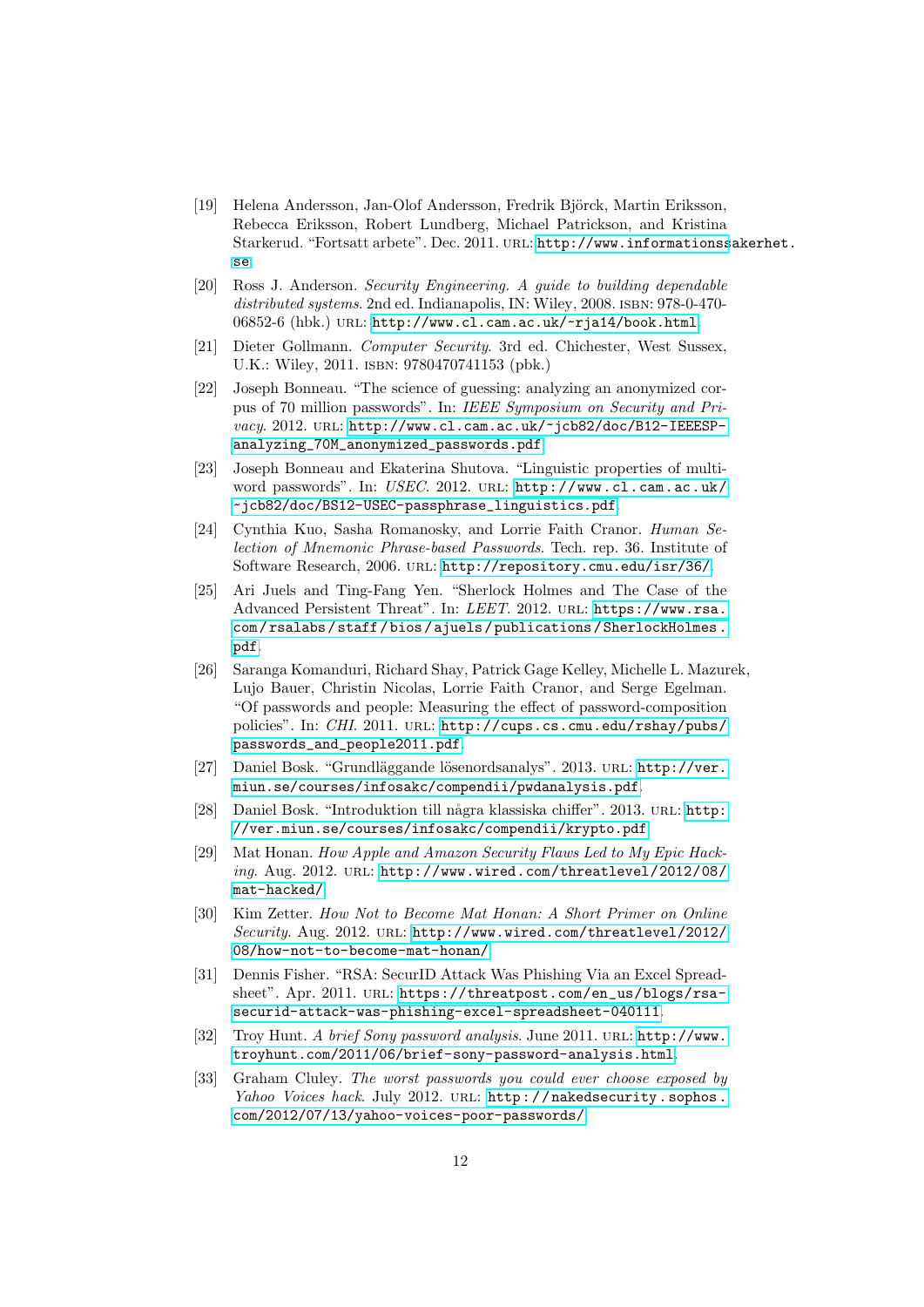- [34] Jon Oberheide. *Brief analysis of the Gawker password dump*. Dec. 2010. url: [https://blog.duosecurity.com/2010/12/brief-analysis-of](https://blog.duosecurity.com/2010/12/brief-analysis-of-the-gawker-password-dump/)[the-gawker-password-dump/](https://blog.duosecurity.com/2010/12/brief-analysis-of-the-gawker-password-dump/).
- <span id="page-12-0"></span>[35] Nik Cubrilovic. RockYou Hack: From Bad to Worse. Dec. 2009. URL: [http : / / techcrunch . com / 2009 / 12 / 14 / rockyou - hack - security](http://techcrunch.com/2009/12/14/rockyou-hack-security-myspace-facebook-passwords/)  [myspace-facebook-passwords/](http://techcrunch.com/2009/12/14/rockyou-hack-security-myspace-facebook-passwords/).
- <span id="page-12-1"></span>[36] Myndigheten för samhällsskydd och beredskap. CERT-SE. URL: [https:](https://www.cert.se) [//www.cert.se](https://www.cert.se).
- <span id="page-12-2"></span>[37] Peter Eckersley. A Primer on Information Theory and Privacy. Jan. 2010. url: [https://www.eff.org/deeplinks/2010/01/primer-information](https://www.eff.org/deeplinks/2010/01/primer-information-theory-and-privacy)[theory-and-privacy](https://www.eff.org/deeplinks/2010/01/primer-information-theory-and-privacy).
- <span id="page-12-3"></span>[38] Peter Eckersley. "How Unique Is Your Browser?" In: Privacy Enhancing Technologies. Springer. 2010, pp. 1–18. url: [https : / / panopticlick .](https://panopticlick.eff.org/browser-uniqueness.pdf) [eff.org/browser-uniqueness.pdf](https://panopticlick.eff.org/browser-uniqueness.pdf).
- <span id="page-12-4"></span>[39] Daniel Ueltschi. "Chapter 6: Shannon entropy". url: [http : / / www .](http://www.ueltschi.org/teaching/chapShannon.pdf) [ueltschi.org/teaching/chapShannon.pdf](http://www.ueltschi.org/teaching/chapShannon.pdf).
- <span id="page-12-5"></span>[40] Richard Shay, Saranga Komanduri, Adam L Durity, Phillip Seyoung Huh, Michelle L Mazurek, Sean M Segreti, Blase Ur, Lujo Bauer, Nicolas Christin, and Lorrie Faith Cranor. "Can long passwords be secure and usable?" In: Proceedings of the 32nd annual ACM conference on Human factors in computing systems. ACM. 2014, pp. 2927-2936. URL: [http://lorrie.](http://lorrie.cranor.org/pubs/longpass-chi2014.pdf) [cranor.org/pubs/longpass-chi2014.pdf](http://lorrie.cranor.org/pubs/longpass-chi2014.pdf).
- <span id="page-12-6"></span>[41] Bruce Schneier and John Kelsey. "Secure audit logs to support computer forensics". In: ACM Transactions on Information and System Security  $(TISSEC)$  2.2 (1999), pp. 159-176.
- <span id="page-12-7"></span>[42] Neil F Johnson and Sushil Jajodia. "Exploring steganography: Seeing the unseen". In: Computer 31.2 (1998), pp. 26-34. URL: [http://ieeexplore.](http://ieeexplore.ieee.org/xpls/abs_all.jsp?arnumber=4655281) [ieee.org/xpls/abs\\_all.jsp?arnumber=4655281](http://ieeexplore.ieee.org/xpls/abs_all.jsp?arnumber=4655281).
- <span id="page-12-8"></span>[43] Ross J Anderson and Fabien AP Petitcolas. "On the limits of steganography". In: Selected Areas in Communications, IEEE Journal on 16.4 (1998), pp. 474-481. URL: [http://ieeexplore.ieee.org/xpls/abs\\_](http://ieeexplore.ieee.org/xpls/abs_all.jsp?arnumber=668971) [all.jsp?arnumber=668971](http://ieeexplore.ieee.org/xpls/abs_all.jsp?arnumber=668971).
- <span id="page-12-9"></span>[44] Niels Provos and Peter Honeyman. "Hide and seek: An introduction to steganography". In: Security & Privacy, IEEE 1.3 (2003), pp. 32–44. URL: [http://ieeexplore.ieee.org/xpls/abs\\_all.jsp?arnumber=1203220](http://ieeexplore.ieee.org/xpls/abs_all.jsp?arnumber=1203220).
- <span id="page-12-10"></span>[45] Werner Koch. Using the GNU Privacy Guard. Mar. 2012. URL: http: [//www.gnupg.org/documentation/manuals/gnupg.pdf](http://www.gnupg.org/documentation/manuals/gnupg.pdf).
- [46] The Gpg4win Initiative. The Gpg4win Compendium. Aug. 2010. URL: [http : / / wald . intevation . org / frs / download . php / 775 / gpg4win](http://wald.intevation.org/frs/download.php/775/gpg4win-compendium-en-3.0.0-beta1.pdf)  [compendium-en-3.0.0-beta1.pdf](http://wald.intevation.org/frs/download.php/775/gpg4win-compendium-en-3.0.0-beta1.pdf).
- [47] Niels Provos. outguess universal steganographic tool. URL: http:// [manpages.ubuntu.com/manpages/utopic/man1/outguess.1.html](http://manpages.ubuntu.com/manpages/utopic/man1/outguess.1.html).
- <span id="page-12-11"></span>[48] Eng. Cosimo Oliboni. OpenPuff v4.00 Steganography & and Watermarking. July 2012. url: [http://embeddedsw.net/doc/OpenPuff\\_Help\\_EN.](http://embeddedsw.net/doc/OpenPuff_Help_EN.pdf) [pdf](http://embeddedsw.net/doc/OpenPuff_Help_EN.pdf).